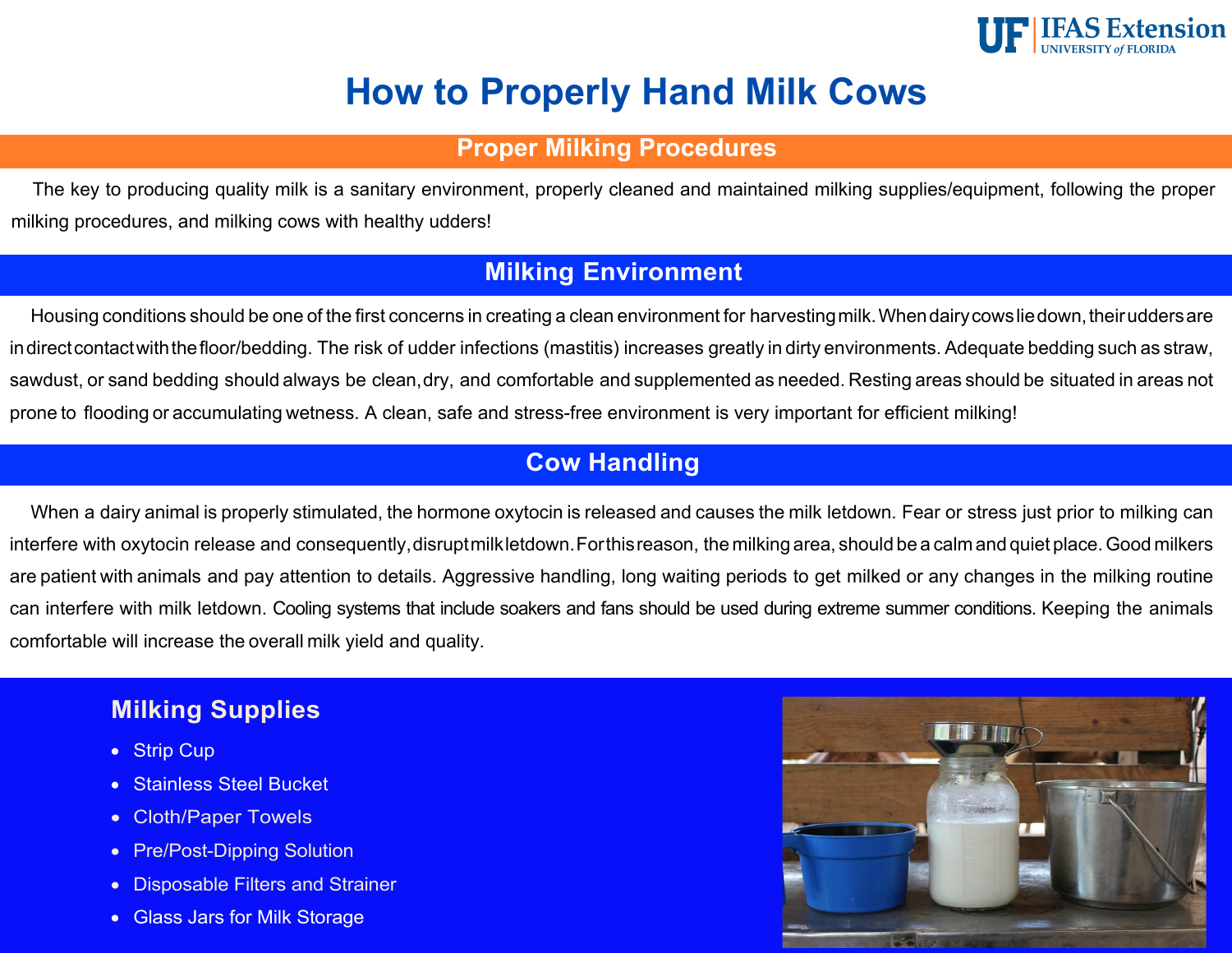

### **Proper Milking Procedures**

#### **STEP 1.**

Move the cow into the milking area and tie her by using a halter or a neck collar. Have some grain or hay available for her to eat while she is getting milked. The milking area should be a clean and a stress-free environment for the cow.

#### **STEP 2.**

The cow udders should be clipped regularly to help keep them clean. If udders are dirty, use a dry paper towel to clean them before milking. If possible, do not use water, because any residual water may drain down and potentially contaminate the teat opening.



#### **STEP 3.**

The milker should always wear gloves and wash/change them between each cow.



**STEP 4. Pre-Dipping**

Dip all 4 teats entirely with a predipping solution (0.5% iodine). The dip solution should cover the whole teat. \*Allow at least 30 seconds of contact time.

#### **STEP 6.**

After the initial stimulus for milk let down, it takes a period of about 20-60 seconds for the response of oxytocin. To maximize milk letdown, milking should start 60 to 90 seconds after pre-dip removal from teat.

Begin milking by squeezing with the thumb and first finger as high up as possible on the udder. Trap the milk with those fingers and then squeeze the remaining fingers while continuing to trap the milk. This will force the milk out of the teat.

\*Be careful not to continue to milk the cow when the udder "feels empty" and milk stops coming out of the teats.





### **STEP 5. Forestripping + Drying**

Strip each teat 2 to 3 times. Check for abnormal milk such as flakes, clots or watery appearance. Use a single towel to wipe each teat using a downward twisting motion to dry and remove dirt and pre-dip solution.

**+**

\* If the milk shows any abnormality, remove the cow from the herd and treat her accordingly.